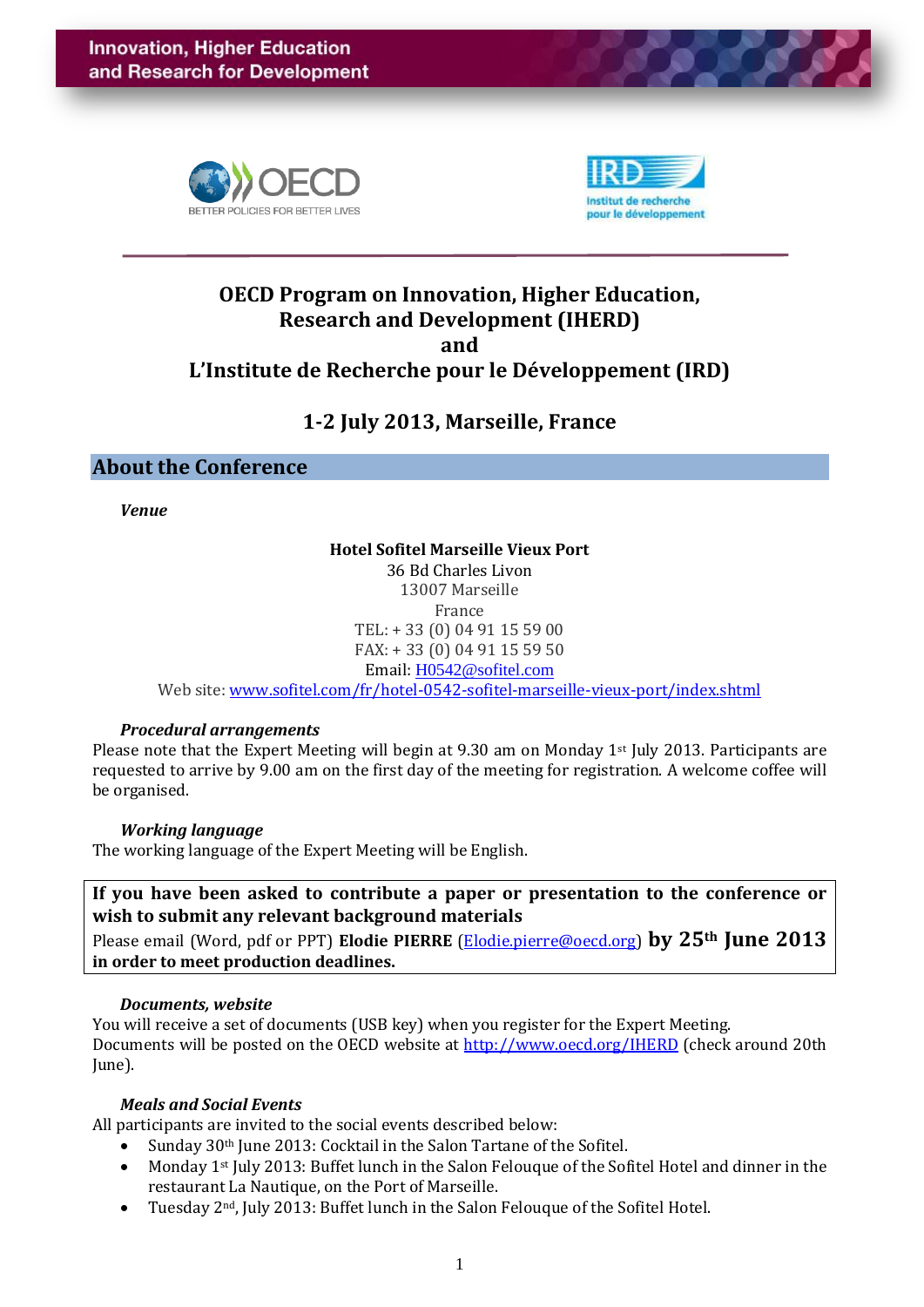# **Travel arrangements and hotel booking**

## **Participants are responsible for making their own travel arrangements, including hotel bookings and transfers**.

Rooms have been reserved for participants at a **negotiated price** at the hotel where the conference will take place. To book a room in the conference hotel at the negotiated price, please complete the attached form and **return it to the hotel directly asap** (send back the form for email at [emmanuelle.rannou@sofitel.com\)](mailto:emmanuelle.rannou@sofitel.com). Prices include buffet breakfast but not tax.

| <b>Single Classic Room</b><br>with Courtyard view breakfast included | 190€/night    |
|----------------------------------------------------------------------|---------------|
| <b>Single Superior room</b><br>with harbour view breakfast included  | $250€$ /night |
| <b>Extra for double room</b>                                         | 15€ / day     |

#### *Visa for France and Insurance*

You are advised to contact your local French embassy or consulate to verify if you require a visa to enter France.

Participants are advised to have adequate medical and travel insurance to cover their visit to France.

# **Airport and Train Station transfers to and from the hotel**

#### *Hotel Transfer*

The hotel offers an option **Airport/Station Transfer** (one or two way ticket). The prices are as follow:

- Airport/Hotel :  $65 $\in$$
- Train Station/Hotel : 35€

Please make the **reservation directly on the Hotel Booking Form**. The transfer charge will be added to your hotel bill.

#### *Airport Shuttle*

There is a direct shuttle between **Marseille Airport** and the **City Center/St Charles Train Station**; the service hours are 04.30am-11.30pm from the Airport and 05.10am-12.10pm from the Station, every 15-20 minutes. Single ticket are 8€ and Round-trip ticket are 12,80 EUR. You can collect your ticket from the Airport and Station Ticket Offices or online [\(www.navettemarseilleaeroport.com\)](http://www.navettemarseilleaeroport.com/).

At the St Charles Train Station you can take the **Metro line 1** until Marseille Vieux Port stop; **bus n**º **83** (Metro Rond Point du Prado direction) will guide you to Fort St Nicolas, close to Boulevard Livon and the hotel.

## *Taxi*

An official taxi service (24h/7) is available at the Airport and at the St Charles Station.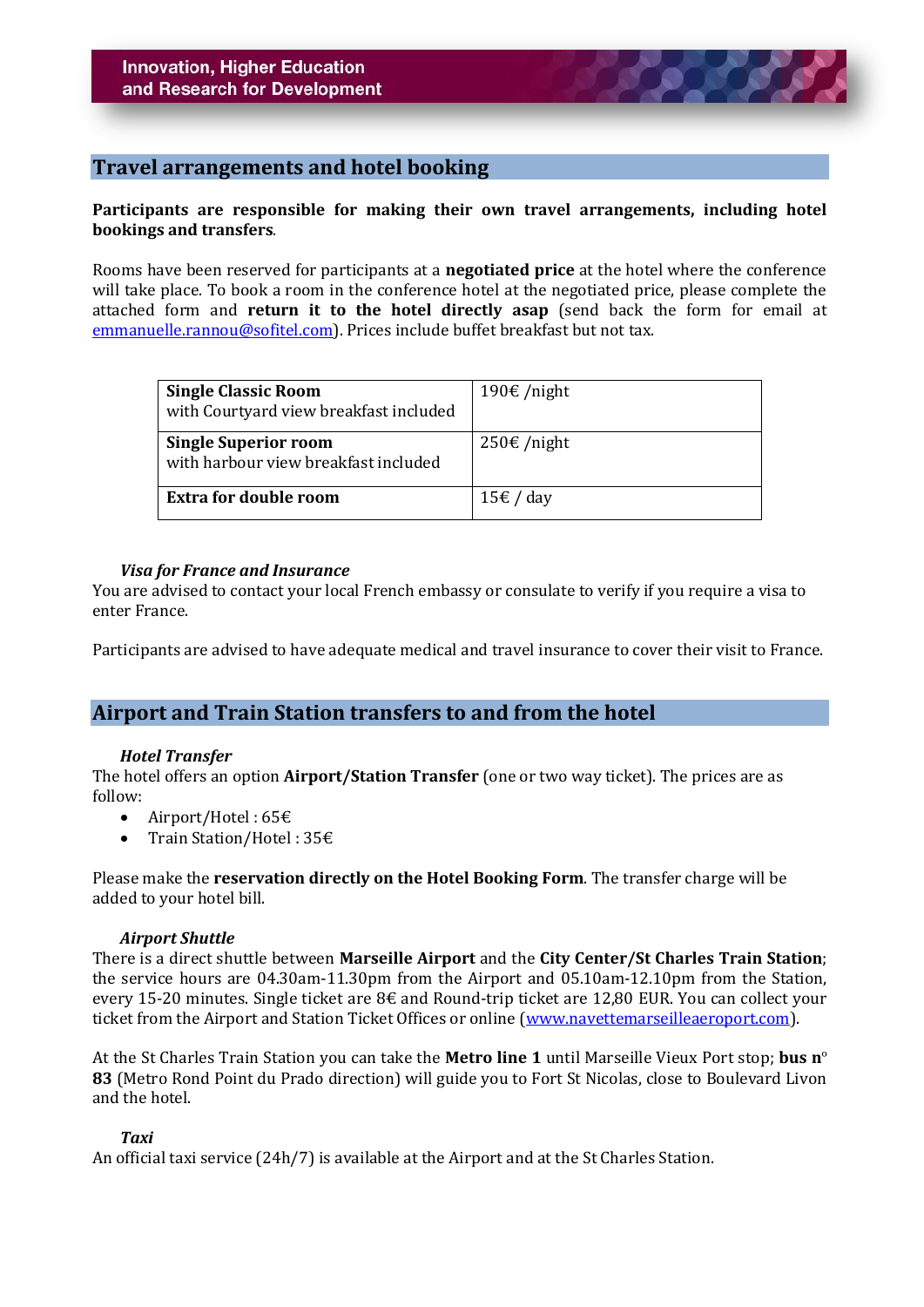# **General information**

- The currency unit in France is the EURO.
- Automatic cash dispensers are available twenty-four hours a day.
- The following major credit cards are accepted by most shops in France: Visa and MasterCard are generally accepted everywhere, American Express and Diners Club cards are not accepted everywhere, but tend to be OK in touristic areas.
- Banks are usually open between 9am until 5pm, Monday to Friday. Some French Banks are opened on Saturday. All banks will exchange currency when open for business. The major Travellers cheques are also accepted.
- Electricity in France is 230V/50Hz. Plugs are the normal 2-pin round continental type.
- In case of emergency, please call 112 for the police.

# **Other information and contacts**

- To have more information, the following website lists the major restaurants, attractions, events and curiosities: [www.marseille-tourisme.com](http://www.marseille-tourisme.com/)
- If you need any help or information during your city visit you can contact directly the Tourism Office:

Marseille Tourism Office : [info@marseille-tourisme.com](mailto:info@marseille-tourisme.com) 4, La Canebière 13001 Marseille Tel. 0826 500 500

# **For further enquieries, please contact:**

Asa Olsson: [Asa.OLSSON@oecd.org](mailto:Asa.OLSSON@oecd.org) Elodie Pierre: [Elodie.PIERRE@oecd.org](mailto:Elodie.PIERRE@oecd.org) Sophie O'Gorman: [Sophie.OGORMAN@oecd.org](mailto:Sophie.OGORMAN@oecd.org)

# **More about Marseille**

Marseille is a major emblematic city with 26 centuries of history and traditions and a spirit of transformation and development. Marseille has been selected to be 2013's European Capital of Culture. The town centre, especially the Old Port is the host of a lot of popular and festive events.

#### *Restaurant, Shopping and Entertainment Zones*

- **Cours d'Estienne d'Orves:** a pedestrian district with many restaurants, cafés, galleries shops and night clubs.
- **''Rue de la mode'' – Opéra Davso Grignan:** the most celebrated fashion shops in Marseille are concentrated in this area. It is also possible to find other trendy areas and shops, tea rooms and traditional cafés, representing local culture and life.